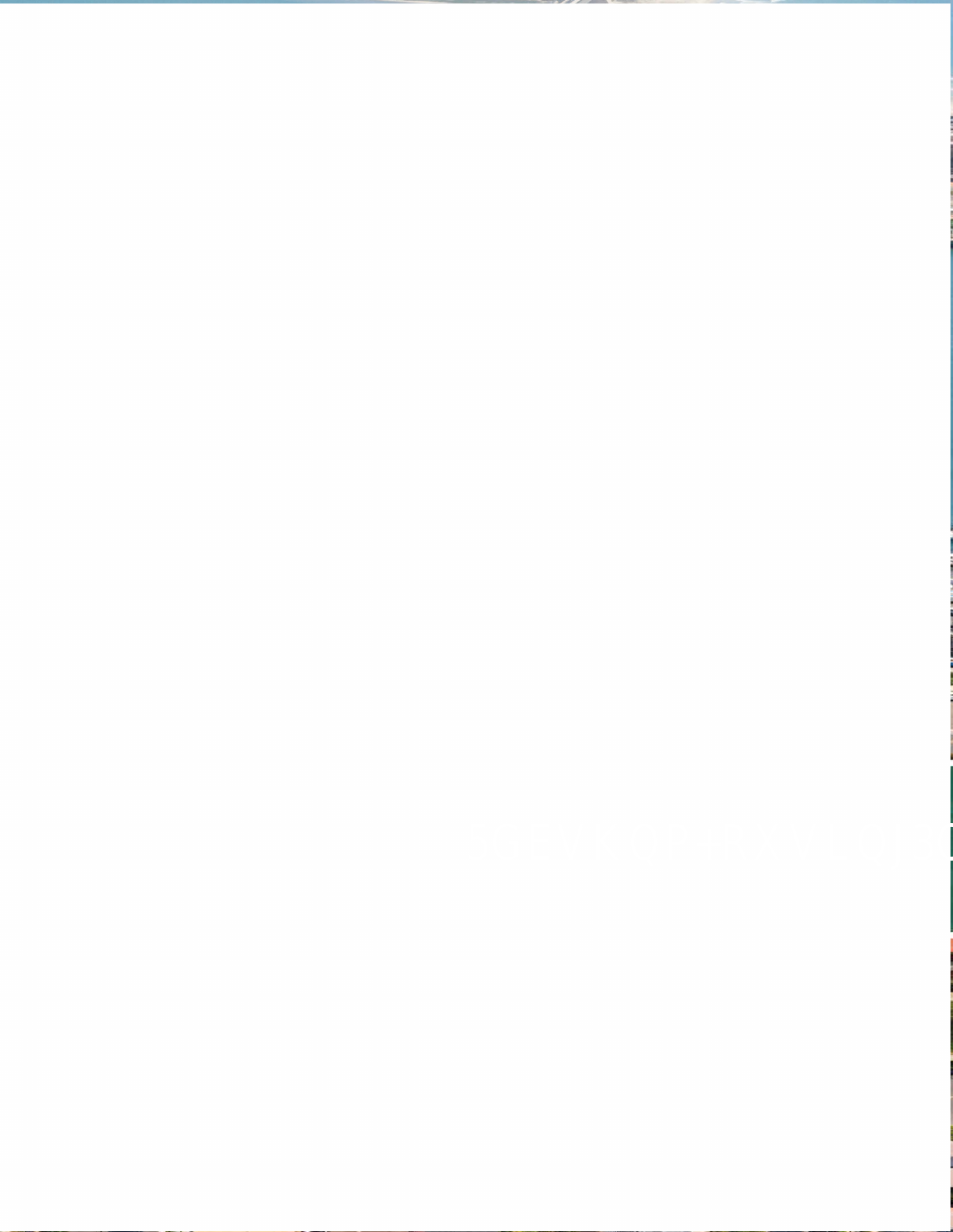# Section 4: Housing Plan

The Housing Plan describes the City of Coronado 2021-2029 policy program. The Housing Plan describes the specific goals, policies, and programs to assist City decision makers to achieve the long-term housing objectives set forth in the Coronado Housing Element. This Plan identifies goals, policies, and programs aimed at providing additional housing opportunities, removing governmental constraints to affordable housing, improving the condition of existing housing, and providing equal housing opportunities for all residents. These goals, policies, and pr ograms further the City's overall housing policy goal to inspire a more diverse, sustainable, and balanced community through implementation of strategies and programs that will result in economically and socially diversified housing choices that preserve and enhance the special character of Coronado. The Housing Plan describes the Gry of Coronata 2021-2029 pois ypragram. The Housing Plan desirates teperates positions and property and the method of the property of the property of the property of the property of the prop

#### **Regional Housing Needs Assessment**

The San Diego Association of Governments (SANDAG) has conducted a Regional Housing Needs Assessment (RHNA) to determine the City's share of the affordable housing needs for the San Diego region. The RHNA quantifies Coronado's local share housing needs for the region by income category. Income categories are based on the most current Median Family Income (MFI) for San Diego County. The City's 2021-2029 RHNA growth need is as follows:

- 312 units Very low income (0-50% County MFI)
- 169 units Low income (51-80% of County MFI)
- 159 units Moderate income (81-120% of County MFI)
- 272 units Above moderate income (120%or moreof County MFI)
- **912 units - Total**

# A. Housing Goals

The City of Coronado has identified the following overall housing goals for the 2021-2029 Housing Element Update:

**Housing Goal #1** A broad range of housing opportunities to increase the housing options available to individuals.

**Housing Goal #2:** Affordable housing opportunities that serve the needs of people who work and live in Coronado.

**Housing Goal #3:** Equal housing opportunitiesthat are accessible to all segments of the Coronado community.

**Housing Goal #4:** Conservation and maintenance of Coronado's housing stock, neighborhoods, and history.

**Housing Goal #5:** Minimize governmental constraints to the development, improvement, and maintenance of housing, particularly affordable housing, or housing accessible to persons with disabilities.

The goals listed above are described below with accompanying policies and programs to achieve them.

# B. Housing Policies and Programs

This Housing Element expresses the Coronado community's overall housing goals and supporting policies, quantified objectives, and housing programs to achieve them. The Housing Programs are based ona review of goals and policies contained in the 5th Cycle Housing Element, analysis of current constraints and resources and input fromCoronado residents and stakeholders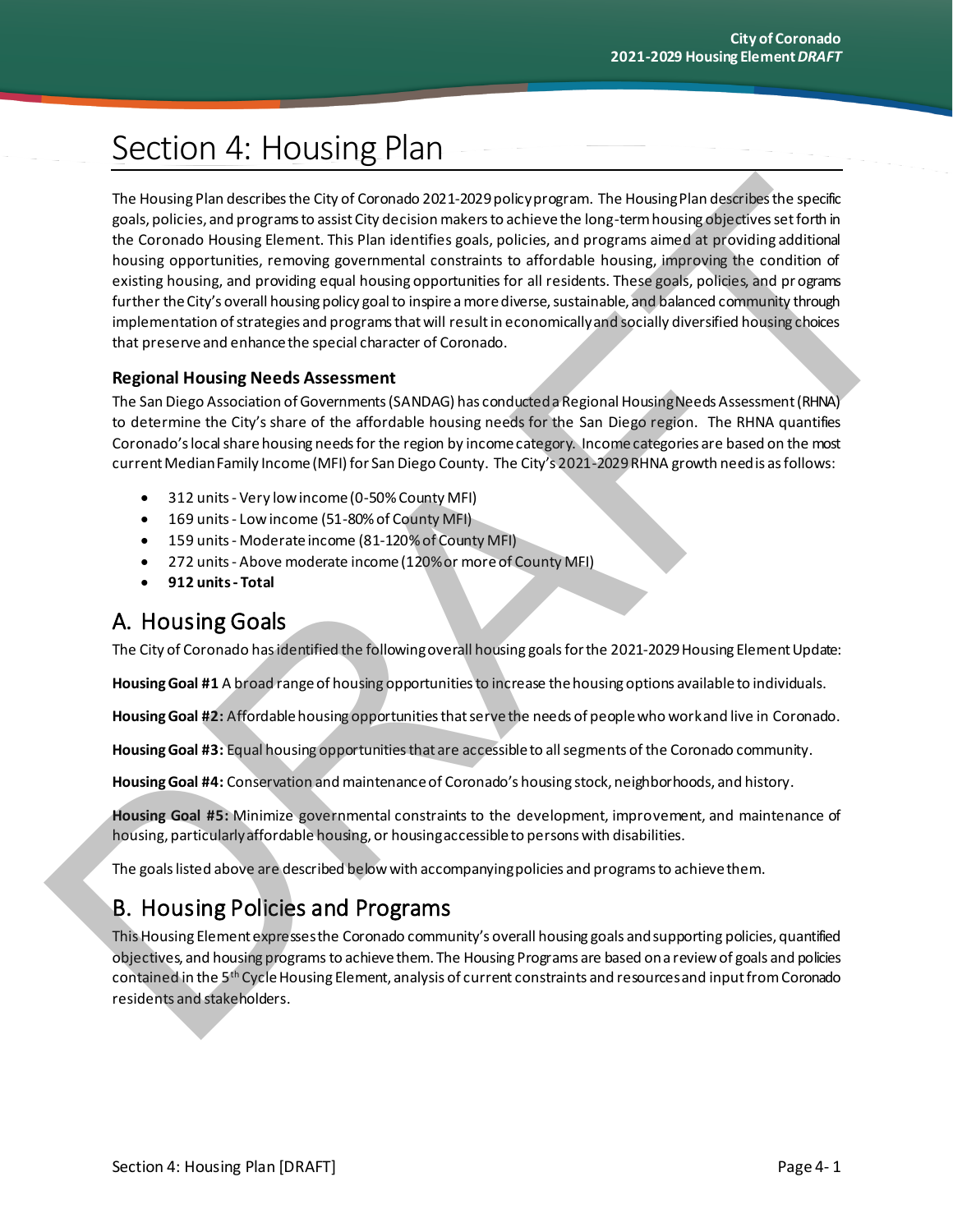A broad range of housing opportunities to increase the housing options available to individuals.

**Housing Policy 1.1:** Maintain a balanced mixture of land use designations that contributes to a variety of housing types and densities.

**Housing Policy 1.2:** Promote "smart growth" that accommodates higher-density residential uses near transit, bicycle-, and pedestrian-friendly centers that encourage and facilitate the conservation of energy, time, land, and clean air by reducing the need for vehicle use.

**Housing Policy 1.3:** Encourage a variety of housing choices that maintain a reasonable balance between rental and homeownership opportunities.

#### *Implementing Programs*

#### **Program 1A**: **Land Use Policy and Development Capacity**

Pursuant to statutory requirements, the City of Coronadowill maintain a residential sites inventory that is adequate to accommodate the City's RHNA obligations throughout the planning period. The City will maintain and monitor an inventory of sites to accommodate any remaining unaccommodated need throughout the 2021-2029 planning period. The City will continue to monitor development trends to ensure continued ability to meet the RHNA as sites identified in this Housing Element are being redeveloped.

#### **Objectives**

The City of Coronado will maintain a residential sites inventory that is adequate to accommodate the City's RHNA during the 2021-2029 planning period. The City will monitor development activity annually to ensure continued ability to meet the RHNA as sites identified in this Housing Element are being redeveloped.

**Timeframe:** Ongoing **Responsible Agency:** City of Coronado Community Development **Funding Source:** General Fund

#### **Program 1B: Inclusionary Housing Program**

Residential developers of projects with two or more units must incorporate affordable housing into their projects or pay an in-lieu fee. The development must set aside 20 percent of the units in each project as affordable or pay an in-lieu fee per market-rate dwelling unit. Revenues from this in-lieu fee, plus interest earned on these funds, are placed into an Affordable Housing Special Revenue Fund administered by the City of Coronado.

#### **Objectives**

The City of Coronado will maintain its Inclusionary Housing Program. The City will evaluate the effectiveness of the Inclusionary Housing Program periodically and adjust fees and programrequirements as necessary and appropriate. The City of Coronado will achieve affordable housing units through new construction, acquisition/rehabilitation, or conversion from market-rate housing and ensure that a portion of the affordable housing units are set aside for extremely low and very low-income households. Housian Editor. L1, Maintain a balanced moture of land use described to that contributes to a verify of housing<br>tops and denote the control of the control of the control of the control of the control of the control of the

# **Timeframe:** Ongoing

**Responsible Agency:** City of Coronado Community Development **Funding Source:**  General Fund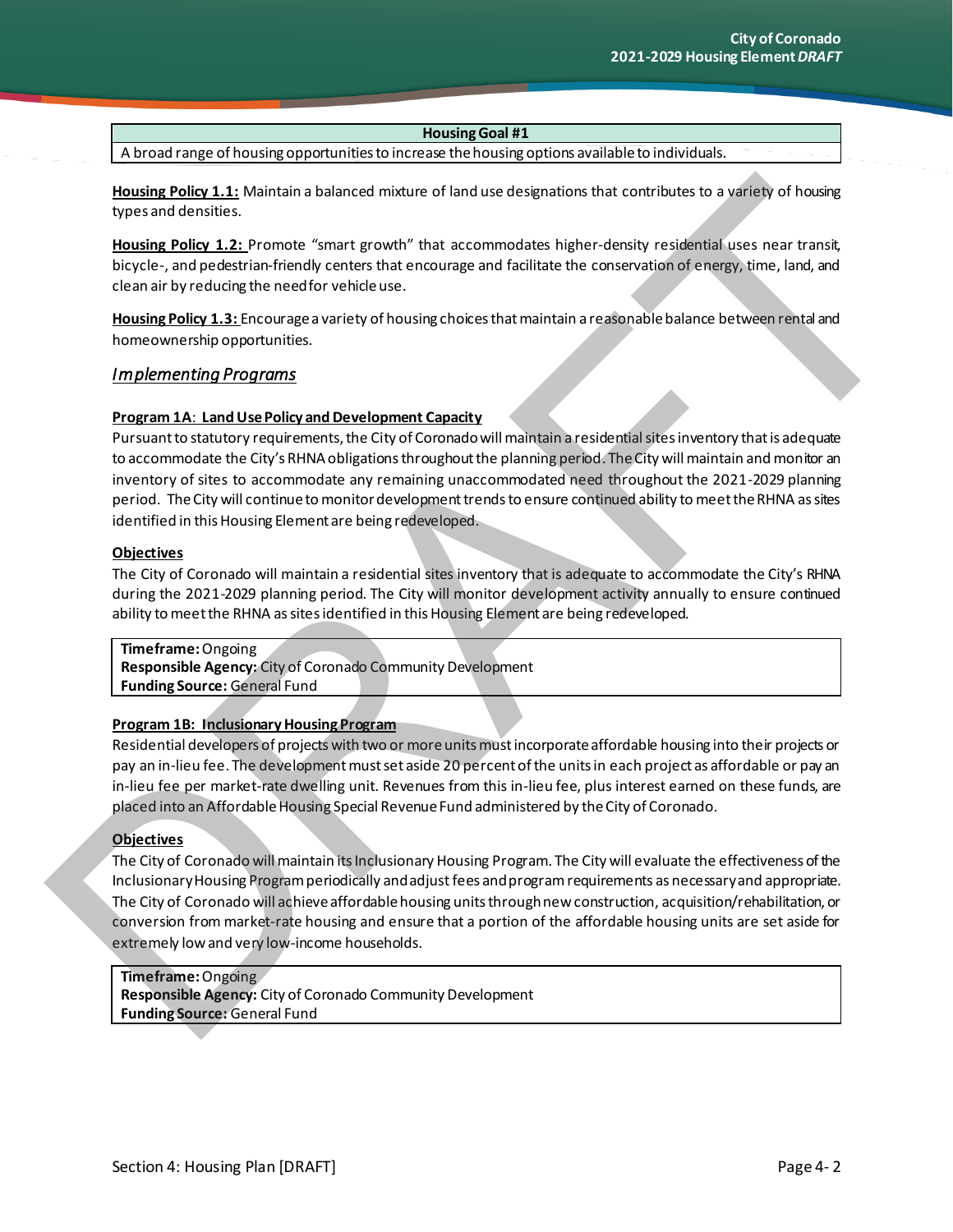#### **Program 1C: Affordable Housing Development**

The City will allocate funds in the Affordable Housing Special Revenue Fund when available (in-lieu fees) toward the development of affordable housing units, especially units for extremely low and very low-income households. The City will also encourage qualified housing developers to pursue new construction and acquisition/rehabilitation of affordable housing in the City.

#### **Objectives**

The City of Coronado will process density bonuses, and expedited entitlements on a case-by-case basis to facilitate affordable housing development. The City shall provide letters of support and technical assistance to affordable housing developers in their applications for State and federal funding, provided that the proposed projects are consistent with the City's General Plan and other applicable plans.

#### **Timeframe:** Ongoing

**Responsible Agency:** City of Coronado Community Development **Funding Source:** Affordable Housing Special Reserve Fund

#### **Program 1D: Liveaboard Units**

The City will evaluate the viability of liveaboard units as a source of affordable housing in Coronado. Because of severe limitation on land to accommodate future growth, the City will develop policies, programs and regulations that permit liveaboard units in the City's Marina. The City will develop regulation and development standards that permit liveaboard units. These provisions will be codified in the City's Municipal Code. Based upon estimated conversion rate of 5 percent of boat slips over the planning period, it is assumed approximately 27 liveaboard units can be created during the 6<sup>th</sup> Cycle Housing Element Planning Period. the spin and the detection of the spin and the spin and the spin and the spin and the spin and the spin and the spin and the spin and the spin and the spin and the spin and the spin and the spin and the spin and the spin a

#### **Objectives**

The City of Coronado will establish regulatory provision to permit up to 27 liveaboard units during the planning period.

**Timeframe:** Conduct rezones within 36 months of Housing Element Adoption **Responsible Agency:** City of Coronado Community Development **Funding Source:** None Required

#### **Program 1E: North Commercial Properties Rezone**

To accommodate up to 171 units of Very Low and Low income housing units, the City will rezone certain parcels located in the existing North Commercial zoning district as well as a parcel in the RPCD zone to accommodate residential development at a density of 47 dwelling units per acre. The rezone of the parcels would include the necessary development standards, procedures, and potential incentives to accommodate very low- and low-income housing units.

#### **Objectives**

The City of Coronado will establish regulatory provision to permit up to 171 very low- and low-income units during the planning period.

**Timeframe:** Conduct rezones within 36 months of Housing Element Adoption **Responsible Agency:** City of Coronado Community Development **Funding Source:** None Required

#### **Program 1F: Upzoning of Certain R-4 Properties**

The City will amend the Zoning Code to increase densities on the 500 and 700 blocks of Orange Avenue to permit up to 47 dwelling units per acre. The City will amend development standards, entitlement procedures and offer incentives, as appropriate, to encourage the development of up to 21 very low, low- and moderate-incomeunits.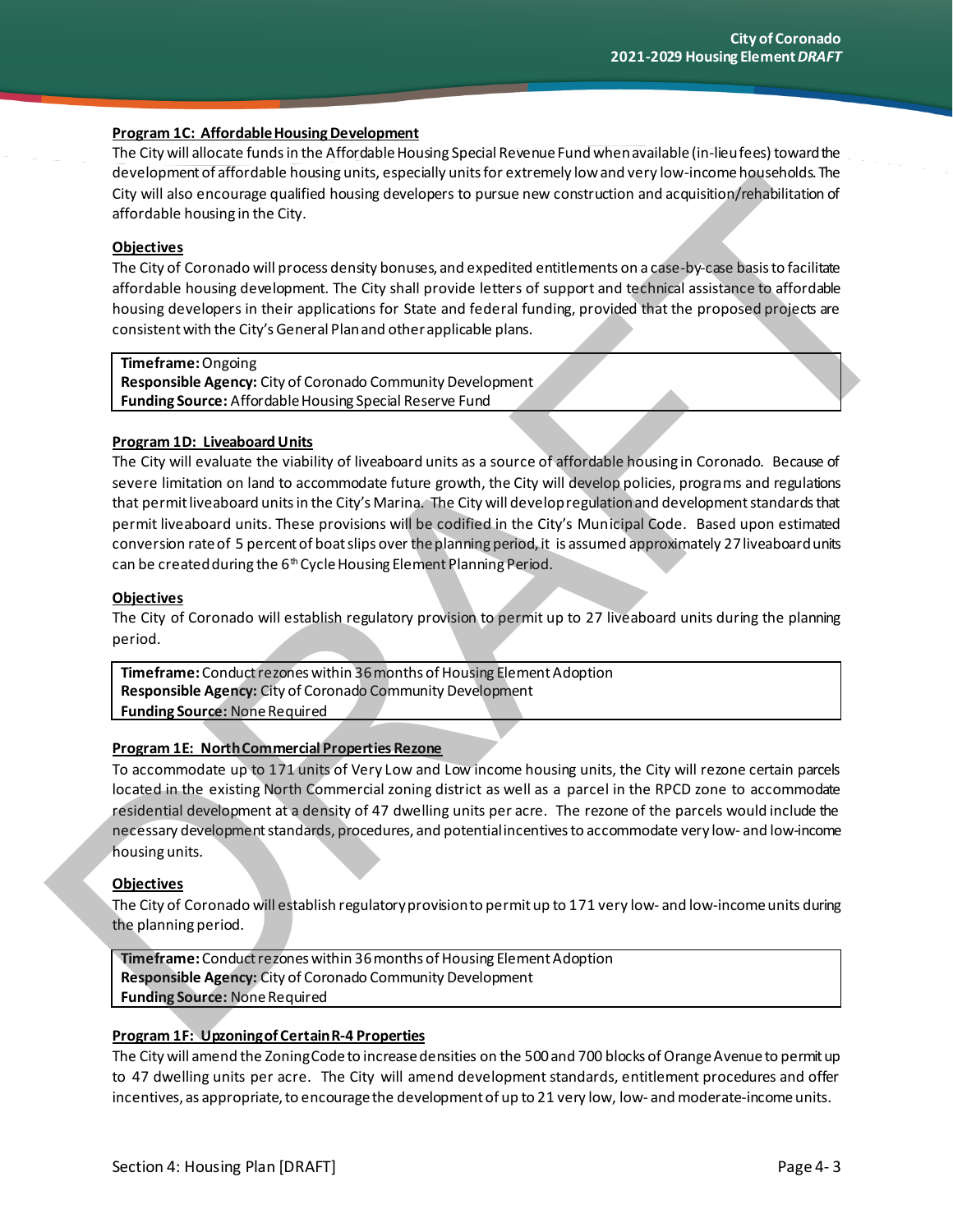#### **Objectives**

The City of Coronado will establish regulatory provision to permit up to 21 very low, low, and moderate-income units during the planning period.

**Timeframe:** Conduct rezones within 36 months of Housing Element Adoption **Responsible Agency:** City of Coronado Community Development **Funding Source:** None Required

#### **Program 1G: Rezoning of City Owned Property**

Rezone the current city hall property and 6<sup>th</sup> Street and D Avenue Fire Station site to accommodate housing. These sites have been evaluated for potential to accommodate affordable housing development and a net usable portion of the site not currently developed have been identified to accommodate future residential development.

It is anticipated that the City will facilitate a request for proposal for the redevelopment of these sites once the rezoning is complete. The rezone would provide for development standards, entitlement provisions and potential incentives for the accommodation of residential units up to 47 dwelling units per acre. It is assumed the City Hall sites would accommodate up to 400 very low- and low-income units and the Fire Station property would accommodate up to 7 very low- and low-income units. unity the planning period.<br>
Time trains Conclusion Consults of the animality Development.<br>
Time trains Conclusion Consults of Consults of Consults of the state of the consults of the consults of the consults of the consult

#### **Objectives**

The City of Coronado will establish regulatory provision to permit up to 407 very low- and low-income units during the planning period.

**Timeframe:** Conduct rezones within 36 months of Housing Element Adoption **Responsible Agency:** City of Coronado Community Development **Funding Source:** None Required

#### **Program 1H: Military Housing Sites**

Within the City limits along the Silver Strand area in the southern portion of the City, there is a large navy-owned vacant property of approximately 39 acres. This site will be rezoned to permit residential development at an average density of 12 units per acre. It is assumed the site would permit a variety of housing types, including rental and ownership units at a variety of densities and development types.

The City will work proactively with the Navy to seek partnership opportunities for the development and disposition of the 39-acre property. The City will establish development standards, entitlement provisions and potential incentives to accommodate up to 475 moderate income units.

#### **Objectives**

The City of Coronado will establish regulatory provision to permit up to 475 moderate income units during the planning period.

**Timeframe:** Conduct rezones within 36 months of Housing Element Adoption **Responsible Agency:** City of Coronado Community Development **Funding Source:**  None Required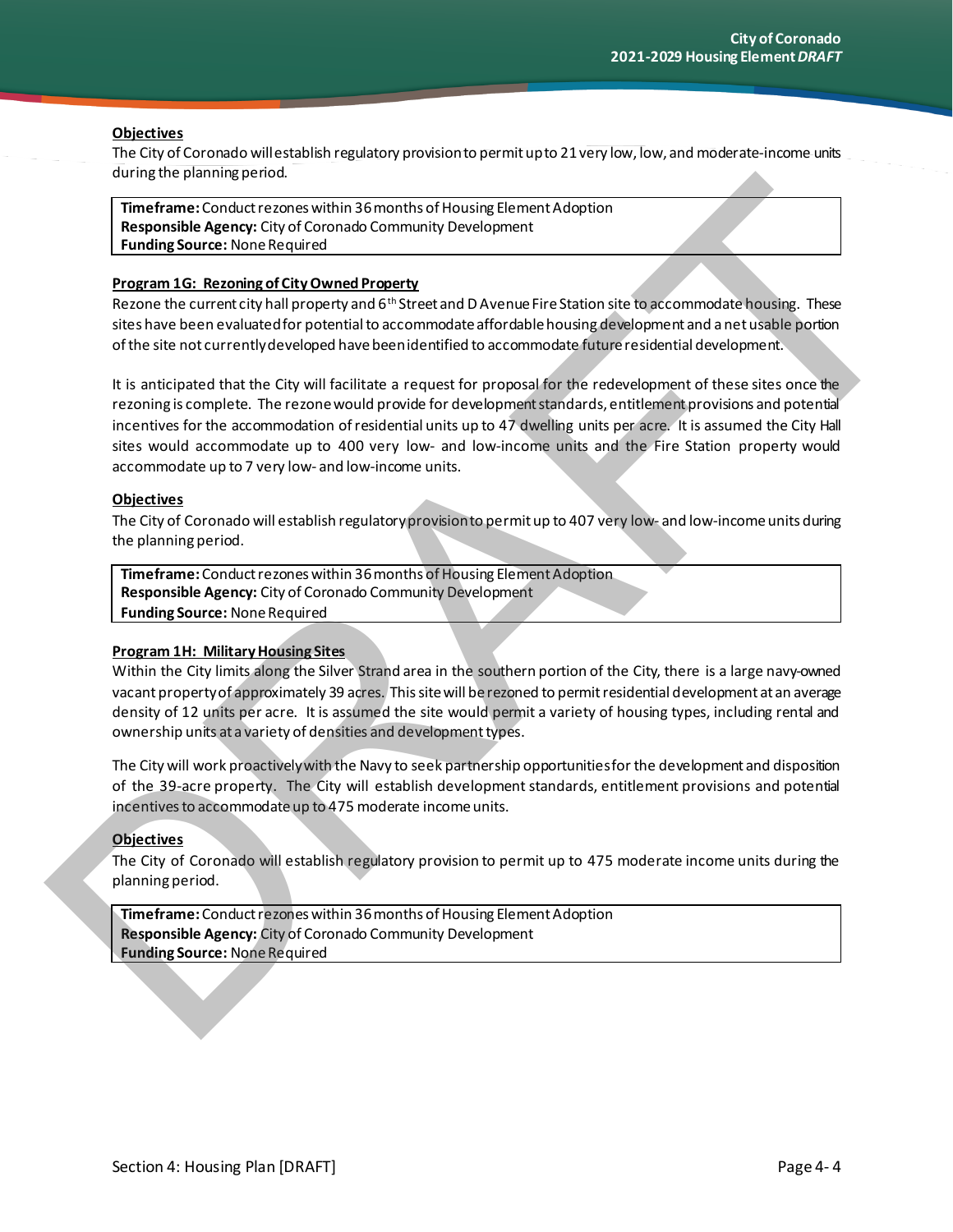Affordable housing opportunities that serve the needs of people who work and live in Coronado.

**Housing Policy 2.1**: Continue to utilize Federal and State subsidies, as well as City housing in lieu fees in a costefficient manner to meet the needs of lower income residents, including extremely low-income residents.

**Housing Policy 2.2:** Utilize the City's regulatory powers to promote or preserve affordable housing.

**Housing Policy 2.3**: Provide support to nonprofit development corporations for the development and preservation of affordable housing.

**Housing Policy 2.4**: Encourage both the private and public sectors to produce or assist in the production of housing with particular emphasis on extremely low- and lower-income households, persons with disabilities, and elderly.

**Housing Policy 2.5:** Ensure that lower income housing meets applicable standards of health and safety.

#### *Implementing Programs*

#### **Program 2A: Housing Choice Vouchers**

The San Diego County Housing Authority administers Housing Choice Vouchers program and the City will support the County's application for additional funding allocations. This program provides rental assistance to eligible extremely low and very low-income households. Housing Palisy 2.1: Combine to utiliter Federal and State subsidies, as well as City housing in lead term<br>eligible momentum entities erected those rising recorders, including the terms in a cost-<br>eligible momentum in each

#### **Objectives**

The City of Coronado will continue to assist in the dissemination of information on the Housing Choice Vouchers program on City website and refer interested households and landlords to the County.

#### **Timeframe:** Ongoing

**Responsible Agency:** City of Coronado Community Development **Funding Source:** HUD Section 8 Allocation

#### **Program 2B: Mortgage Credit Certificate (MCC)**

The MCC program assists low- and moderate-income homebuyers. Under this program, qualified first-time homebuyers are able to take a Federal income tax credit of up to 20 percent of the annual interest paid on their mortgage for a residence with a maximum appraised value established by the program.

#### **Objectives**

The City of Coronado will advertise County programs on City website and provide program information at public counters. The City will support the County's application for State and federal funding for programs that are consistent with the goals and policies of this Housing Element and that may potentially benefit Coronado residents.

#### **Timeframe:** Ongoing **Responsible Agency:** City of Coronado Community Development **Funding Source:** Federal Tax Credit; County CDBG and HOME allocations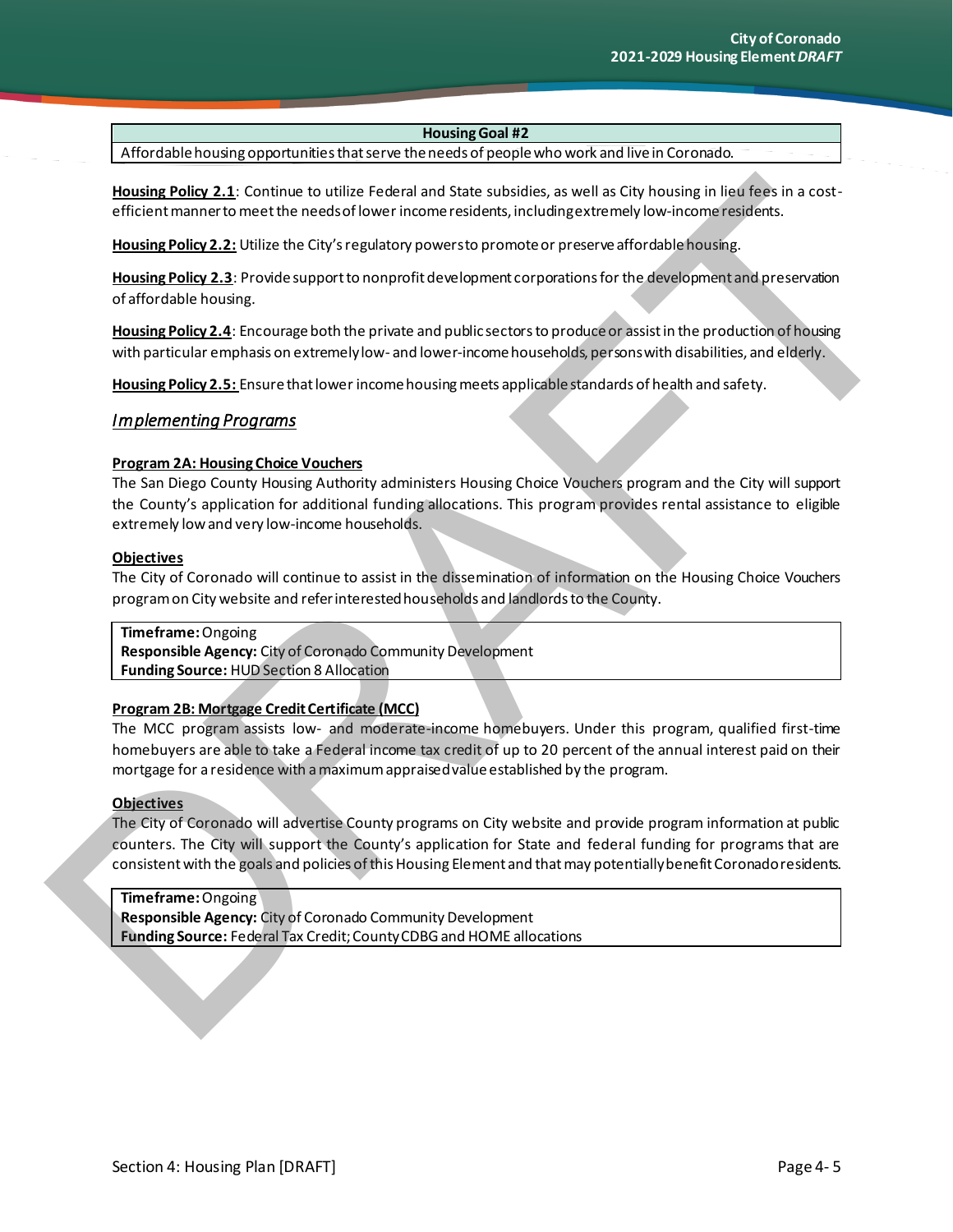Equal housing opportunities that are accessible to all segments of the Coronado community.

**Housing Policy 3.1**: Discourage discrimination in the sale, rental, or financing of housing based on race, color, ancestry, religion, national origin, sex, sexual orientation, age, disability/medical condition, familial status, marital status, or source of income.

**Housing Policy 3.2**: Encourage and facilitate the development of housing opportunities that are accessible to persons with disabilities.

**Housing Policy 3.3**: Assist in the enforcement of fair housing laws by providing support to organizations that can receive and investigate fair housing allegations, monitor compliance with fair housing laws, and refer possible violations to enforcing agencies.

#### *Implementing Programs*

#### **Program 3A: Down Payment and Closing Costs Assistance Program (DCCA)**

The Down Payment and Closing Costs Assistance Program (DCCA) is administered by the County of San Diego. The County offers low interest, deferred payment loans of up to \$35,000 or 33 percent of the purchase price whichever is less for low income first-time homebuyers. The loan funds may be used to pay down payment and closing costs on the purchase of a new or re-sale home. Housina Education at Detail and the specifical states are the selected in the scheme of the state of the specifical states are colored in the specifical states and the specifical states are colored in the specifical states

#### **Objectives**

The City will continue to advertise County programs on City website and provide program information at public counters. The City shall support the County's application for State and federal funding for programs that are consistent with the goals and policies of this Housing Element and that may potentially benefit Coronado residents.

**Timeframe:** Ongoing **Responsible Agency:** City of Coronado Community Development **Funding Source:** Federal Tax Credit; County CDBG and HOME allocations

#### **Program 3B: Home Repair Program**

The Home Repair Program continues to be administered by the County and provides loans and grants for the repair of owner-occupied homes. Deferred loans are offered at three percent simple interest and calculated annually on the unpaid principal.

#### **Objectives**

The City of Coronado will continue to advertise County programs on City website and provide program information at public counters. The City will support the County's application for State and federal funding for programs that are consistent with the goals and policies of this Housing Element and that may potentially benefit Coronado residents.

#### **Timeframe:** Ongoing

**Responsible Agency:** City of Coronado Community Development **Funding Sources:** Federal Tax Credit; County CDBG and HOME allocations

#### **Program 3C: Fair Housing Assistance**

The City of Coronado will advocate State and federal fair housing laws and promote equal access to housing for all. Specifically, the City will continue to participate in the Urban County's CDBG funded Fair Housing Program. The County of San Diego contracts with Legal Aid Society of San Diego (LASSD) as the Fair Housing Program Administrator. LASSD provide sfair housing services including education activities, outreach, and referrals.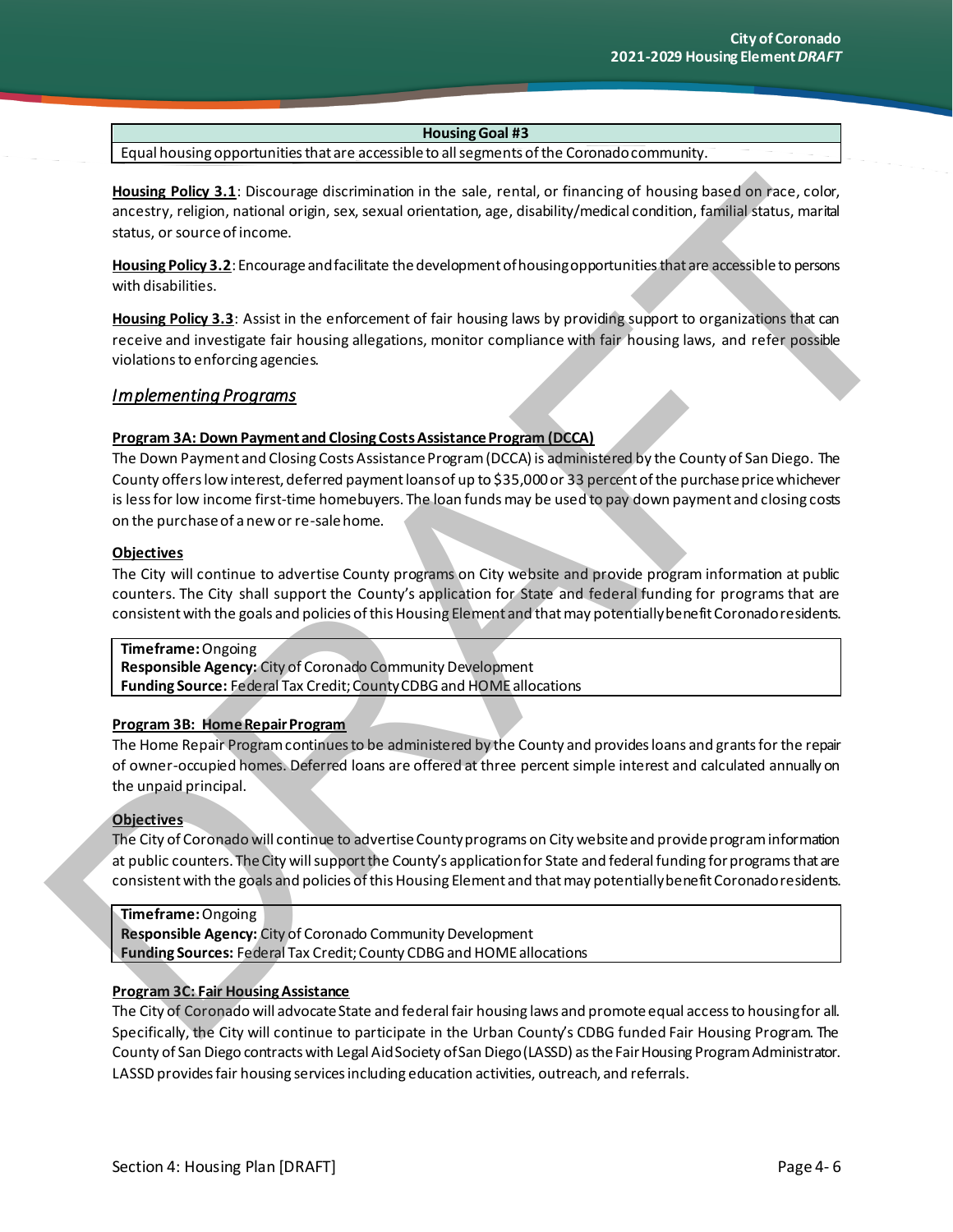#### **Objectives**

The City will continue to provide material at the City Hall Community Development Department counter, the Coronado Public Library, and the Coronado Senior Center. The City shall encourage the County to implement an annual outreach program that includes County presentations to the Coronado Board of Realtors, an annual article in a local Coronado publication, and information placed, and continually available, on the City website. The City will continue to refer complaints and requests for services to the appropriate agencies.

**Timeframe:**Ongoing **Responsible Agency:** City of Coronado Community Development **Funding Sources:** General Fund

#### **Program 3D: Senior Housing and Assisted Living Units**

The City encourages developers to provide senior housing and assisted living units through processing assistance, reduction in parking standards, and other appropriate incentives. The City will consider the reduction of such standards for stand-alone projects on a case-by-case basis

#### **Objectives**

The City of Coronado will continue to pursue construction of senior housing units over the next eight years. As funding is available, Affordable Housing Special Revenue Fund may be used. The City will continue to support affordable housing developers' applications for State and federal funding for senior housing, provided that the proposed projects are consistent with the City's General Plan and other applicable plans. contracts comes the material contracts send to the contracts of the contracts of the control of the control of the control of the control of the control of the control of the control of the control of the control of the co

#### **Timeframe:**Ongoing

**Responsible Agency:** City of Coronado Community Development **Funding Sources:** General Fund

#### **Program 3E: Accessible Housing Design**

The City encourages both the private and public sectors to produce or assist in the production of housing with particular emphasis on housing that accommodates the accessibility needs of persons with disabilities and the elderly. Development of handicapped-accessible or adaptable and elderly housing opportunities in existing developments is also encouraged.

#### **Objectives**

The City will educate the public and developers on incorporating accessible design into construction design. When the Affordable Housing Special Revenue Fund is used to subsidize the construction or acquisition/rehabilitation of affordable housing, the City of Coronado will continue to ensure that the projects meet or exceed the requirements for accessibility.

#### **Timeframe:** Ongoing

**Responsible Agency:** City of Coronado Community Development **Funding Sources:** General Fund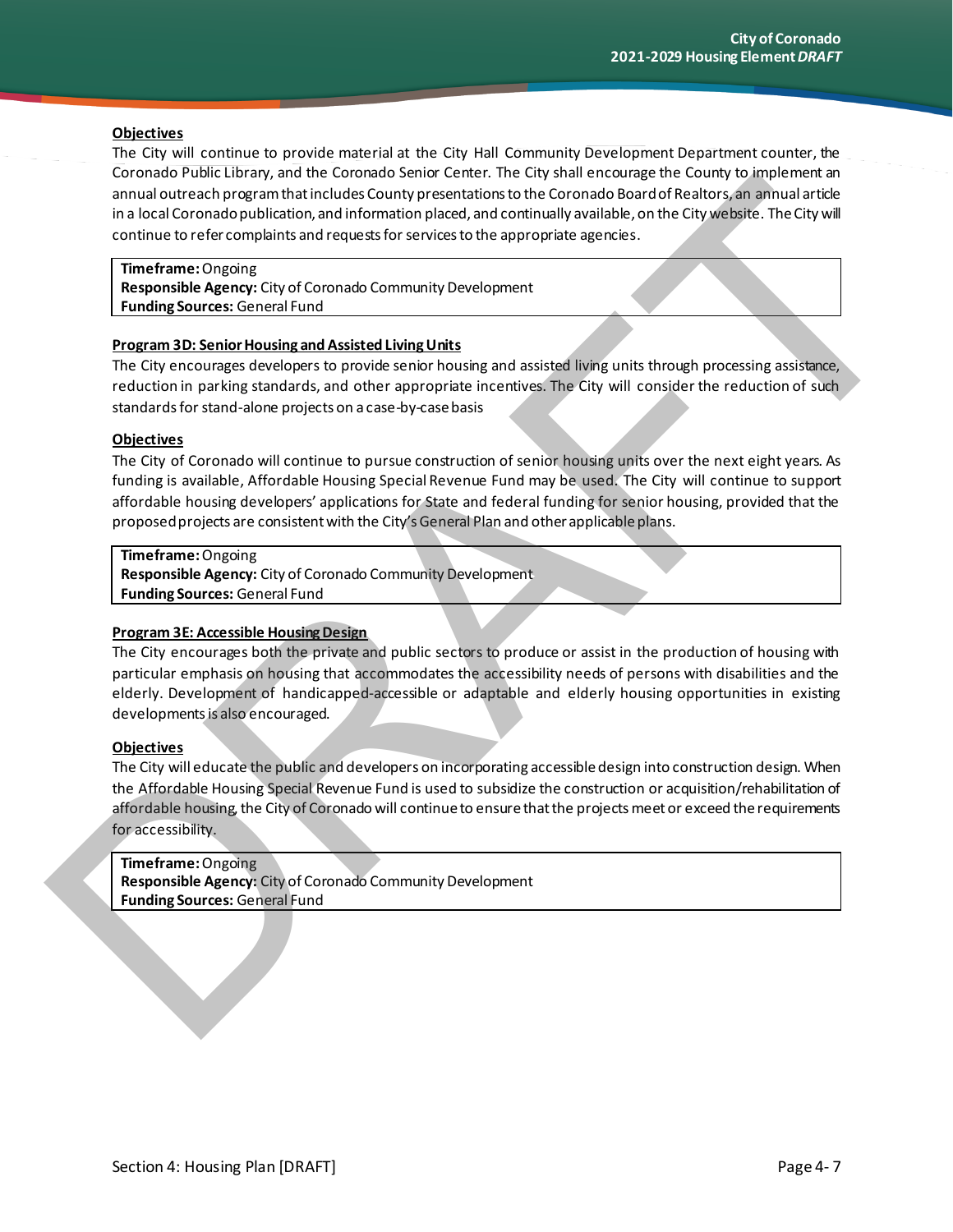Conservation and maintenance of Coronado's housing stock, neighborhoods, and history.

#### *Implementing Programs*

|                                                   | Housing Policy 4.1: Educate the public regarding the need for property maintenance and rehabilitation, code<br>enforcement, crime watch, neighborhood conservation and beautification, and other related issues.            |  |
|---------------------------------------------------|-----------------------------------------------------------------------------------------------------------------------------------------------------------------------------------------------------------------------------|--|
| maintenance and rehabilitation.                   | Housing Policy 4.2: Educate the public regarding the resources and programs available to encourage housing stock                                                                                                            |  |
| and landlords.                                    | Housing Policy 4.3: Advocate and facilitate the rehabilitation of substandard residential properties by homeowners                                                                                                          |  |
|                                                   | Housing Policy 4.4: Provide incentives to rehabilitate and preserve historic housing.                                                                                                                                       |  |
|                                                   | Housing Policy 4.5: Educate the public concerning the community's history and historic structures.                                                                                                                          |  |
| City's rental housing stock and existing tenants. | Housing Policy 4.6: Continue to implement the Condominium Conversion Ordinance to moderate the impact on the                                                                                                                |  |
| <b>Implementing Programs</b>                      |                                                                                                                                                                                                                             |  |
|                                                   | Program 4A: Maintain Funding Mechanisms to Administer City's Affordable Housing Resources<br>The City of Coronado has the following affordable housing properties:<br><b>City of Coronado Affordable housing Properties</b> |  |
|                                                   |                                                                                                                                                                                                                             |  |
| 225 Orange Avenue                                 | 6 units consisting of two-bedroom townhouse units. Available to very low- and low-<br>income tenants                                                                                                                        |  |
| 406-430 Orange Avenue                             | 7 units consisting of 2 one-bedroom apartments and 15 two-bedroom apartments.                                                                                                                                               |  |
| 445-451 Orange Avenue                             | 3 units consisting of 1 one-bedroom house and 2 two-bedroom houses. Available<br>to very low- and low-income tenants.                                                                                                       |  |
| 560-566G Avenue                                   | 4 units consisting of two-bedroom apartments. Available to very low- and low-<br>income tenants.                                                                                                                            |  |
| 840 G Avenue                                      | 1 unit consisting of two-bedroom apartments. Available to very low- and low-<br>income tenants.                                                                                                                             |  |
| 308-330 Orange Avenue<br>(Del Island)             | 29 units consisting of studios, one-bedroom and two-bedroom apartments.                                                                                                                                                     |  |
| <b>450 Orange Avenue</b>                          |                                                                                                                                                                                                                             |  |
|                                                   | 12 units consisting of one studio, 5 one-bedroom townhouse units, and six 2-<br>bedroom townhouse units.                                                                                                                    |  |
| 525 Orange Avenue                                 | 16 units consisting of 12 one-bedroom apartments and 4 studios. Available to very-<br>low income tenants.                                                                                                                   |  |
| 550 Orange Avenue                                 | 30 units consisting of one-bedroom apartments. Available to very low- and low-<br>income senior tenants, aged 55 and over.                                                                                                  |  |
| 924 Orange Avenue                                 | 11 units consisting of a single room with shared bath at the end of the hall. Available<br>to very-low, low, and moderate-income tenants.                                                                                   |  |
| 1212 and 1226 9th Street                          | 9 units consisting of studios, one-bedroom apartments, and one-bedroom                                                                                                                                                      |  |
|                                                   | house. Available to very low- and low-income tenants                                                                                                                                                                        |  |
| <b>415 F Avenue (Patio</b>                        | 23 units consisting of studios, one-bedrooms, two-bedrooms, and 1 three-bedroom                                                                                                                                             |  |

Due to the dissolution of Coronado's Redevelopment Agency (CDA), the City of Coronado has undertaken the role of "Successor Agency" to carry out the responsibilities and obligations of the former redevelopment agency with respect to the existing affordable housing units in Coronado. Previously, the CDA funded all aspects of providing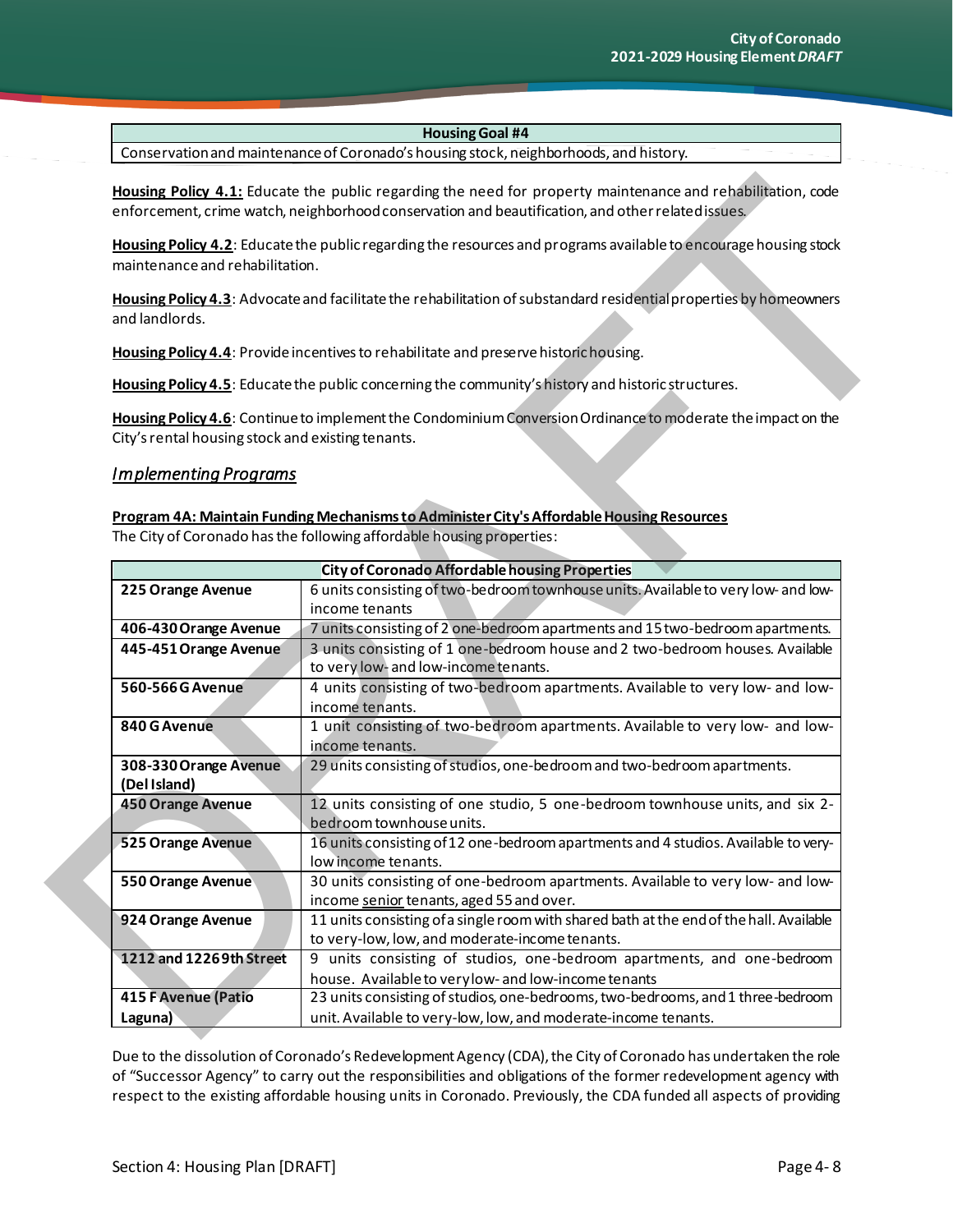affordable housing, maintaining affordable housing, renovating affordable housing, and enforcing affordable housing agreements. All these obligations/responsibilities were created due to the involvement of Coronado's Redevelopment Agency. The Successor Agency is now responsible for performing these tasks.

#### **Objectives**

The City of Coronado will continue to maintain funding mechanisms to administer the City's affordable housing resources to support the required monitoring, renovation, maintenance, and administrative costs associated with the City's affordable housing stock.

#### **Timeframe:** Ongoing

**Responsible Agency:** City of Coronado Community Development **Funding Sources:** General Fund

#### **Program 4B**: **Carriage House Conversion**

The city currently permits the development of carriage homes as an "accessory" building with limitations on the use and function as an independent living unit. The City will develop a program to evaluate the feasibility of converting legally existing carriage units to accessory dwelling units, as defined by current statute. If the evaluation determines the feasibility of converting carriage units to accessory dwelling units, the City will amend its Zoning Code to permit the conversion of Carriage units to accessory dwelling units that meet the definition of state law

#### **Objectives**

The City of Coronado will seek to convert up to 45 carriage units to accessory dwelling units, with 31 in the Very low/low income category and 14 moderate rate units overthe planning period.

#### **Timeframe:** Ongoing

**Responsible Agency:** City of Coronado Community Development **Funding Sources:** Private Property Owners

#### **Program 4C**: **Accessory Dwelling Units (ADU) Incentives Program**

The City estimates the development of 190 Accessory Dwelling Units during the 6th Cycle Planning Period. The estimate of units is based upon past performance of ADU construction and approved HCD methodology for assuming future ADU unit production. To further incentivize the development of Accessory Dwelling Units, the City of Coronado will develop an Accessory Dwelling Unit incentive program. As a compliment to new statutory provisions, the City of Coronado will evaluate Accessory Dwelling Unit potential in the City and evaluate the offering of additional incentives that may include approval streamlining, fee reductions and/or waivers and other methods or strategies to be determinedin return for deed-restricted affordable units. interimental and Control of the Successor Aperty Show Paper and the main spin and the Cly of Control of the Cly of Control of the Cly of Control of the Cly of Control of the Cly of Control of the Cly of Control of the Cly

The City will continue to accommodate and promote the construction of affordable ADUs by increasing the public awareness of the ADU Incentive Program, and new provisions in State law expanding opportunities for ADU development. The City will develop outreach material for public dissemination, including updates to the City's website, information at City Hall and via other appropriate print and digital media.

#### **Objectives**

To evaluate additional incentives to encourage the development of Accessory Dwelling Unit

#### **Timeframe:** Ongoing

**Responsible Agency:** City of Coronado Community Development **Funding Sources:** General Fund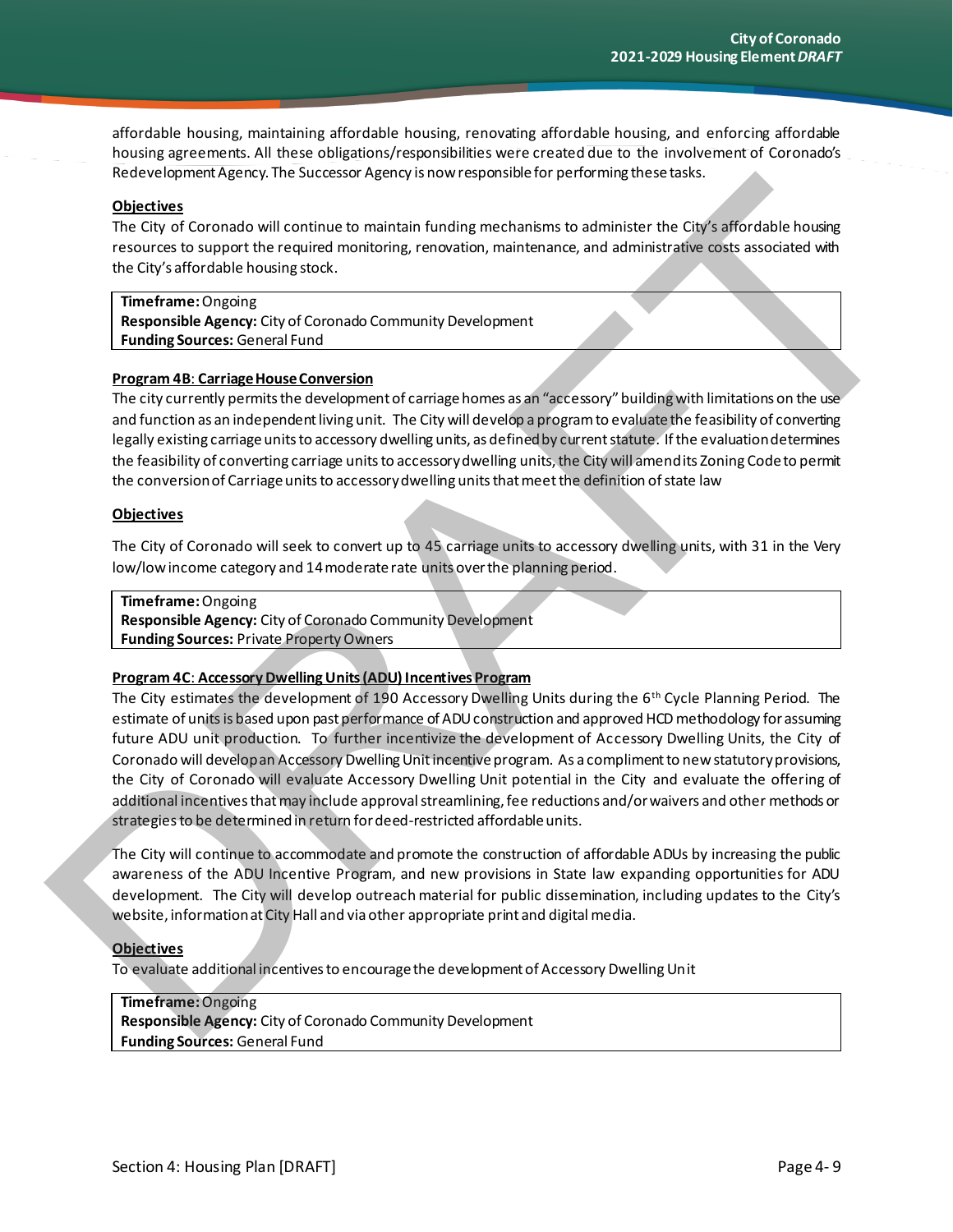#### **Program 4D**: **Accessory Dwelling Unit (ADU) Monitoring Program**

The City estimates the development of 190 Accessory Dwelling Units during the 6th Cycle Planning Period. The estimate of units is based upon past performance of ADU construction and approved HCD methodology for assuming future ADU unit production. The City will maintain an ADU monitoring program during the planning period that tracks ADU development, including affordability levels and deed-restricted affordable units.

#### **Objectives**

To evaluate additional incentives to encourage the development of Accessory Dwelling Unit

#### **Timeframe:** Ongoing

**Responsible Agency:** City of Coronado Community Development **Funding Sources:** General Fund

#### **Program 4E: Historic Preservation**

The City continues to educate the public through brochures, historic designations, and news releases concerning the community's history and historic structures, and the need for its preservation. The City will continue to provide incentives, including use of the Mills Act, building permit and planning application fee exemptions, and Design Review exemptions to rehabilitate and preserve historic housing. The City will demonstrate flexibility in land standards and use Building Code deviations and the Historic Building Code to encourage adaptive reuse of historic structures. Preservation of historic apartment complexes will be encouraged by permitting their conversion to condominiums. Entrine at Units these top principal per interest on the charge of the relationship of the charge of the charge of the charge of the charge of the charge of the charge of the charge of the charge of the charge of the charg

#### **Objectives**

The City will update brochures annually to reflect both the City's most current preservation policies and the most current list of designated historic structures. The City of Coronado will recognize designated residences by the award of plaques by the City Council during televised Council meetings. The City shall conduct an annual outreach program that includes staff presentations to civic groups, information on the City website, and articles in "Coronado Currents" newsletter on a regular basis.

#### **Timeframe:** Ongoing

**Responsible Agency:** City of Coronado Community Development **Funding Sources:** General Fund

#### **Program 4F: Code Compliance**

The City of Coronado will advocate and facilitate the rehabilitation of substandard residential properties by homeowners and landlords, utilizing the Code Compliance program, when necessary, to improve overall housing quality and conditions.

#### **Objectives**

The City of Coronado will promote the Code Compliance program and provide information on resources and assistance available as appropriate.

#### **Timeframe:** Ongoing

**Responsible Agency:** City of Coronado Community Development **Funding Sources:** General Fund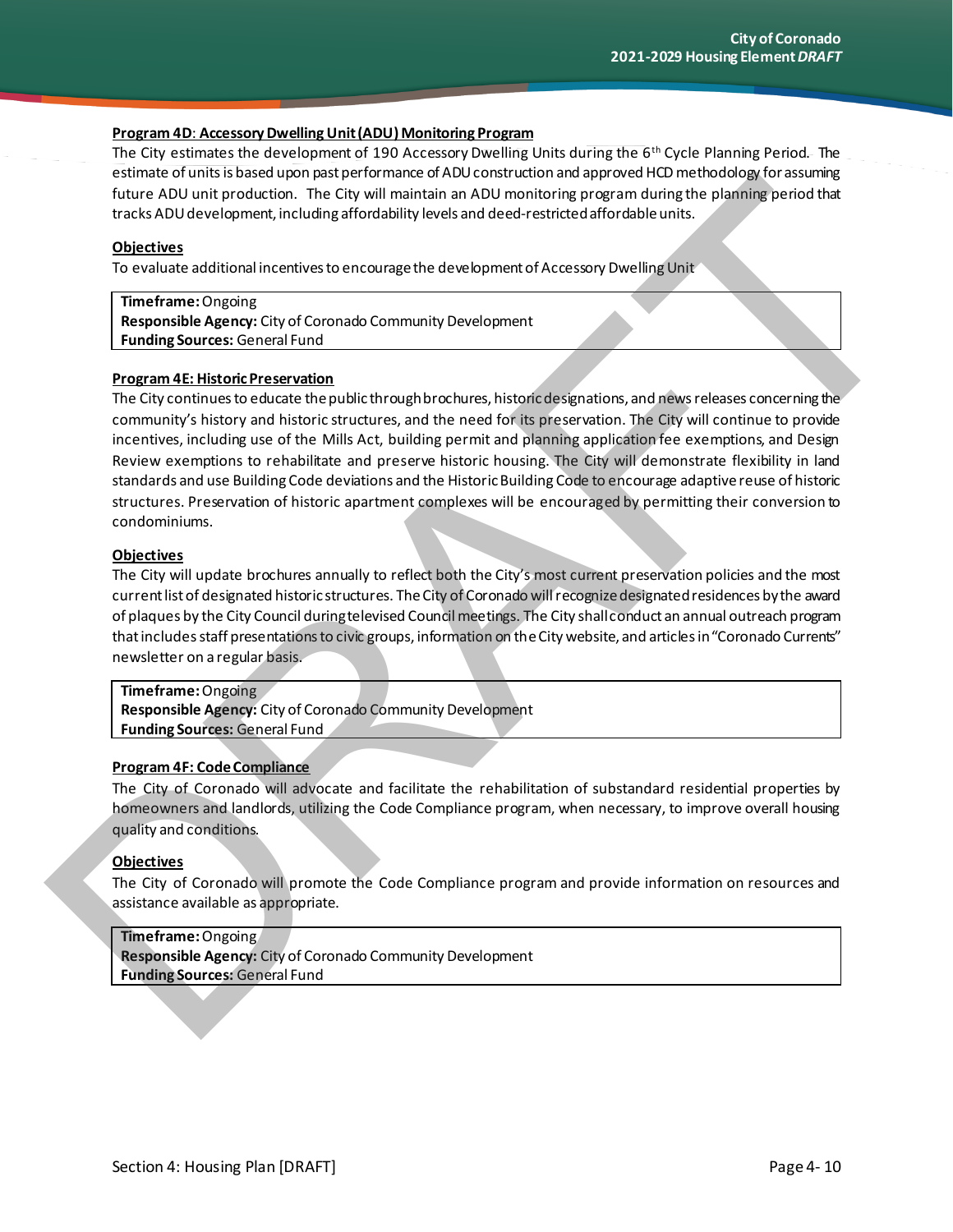Minimize governmental constraints to the development, improvement, and maintenance of housing, particularly affordable housing, or housing accessible to persons with disabilities.

**Housing Policy 5.1:** Educate applicants on how to navigate the development approval process and otherwise facilitate building permit and development plan processing for residential construction.

**Housing Policy 5.2**: Expedite project review of residential developments with an affordable, handicapped-accessible, elderly, or historic preservation component.

**Housing Policy 5.3**: Consider density bonuses, and other incentives for residential projects constructed specifically for extremely low, very low, and low-income households.

**Housing Policy 5.4**: Continue to implement a reasonable accommodation process to facilitate, on a case-by-case basis, the retrofitting of existing housing to make it accessible to persons with disabilities.

**Housing Policy 5.5**: Continue to consider on a case-by-case basis to lobby the Federal or State Governments to simplify and clarify their housing laws and regulations consistent with adopted City legislative policy guidelines.

#### *Implementing Programs*

#### **Program 5A: Streamline Process**

The City of Coronado will educate the public and developers on how to complete the development approval process and otherwise facilitate building permit and development plan processing for residential construction. The City will expedite project review of residential developments with an affordable, handicapped-accessible, elderly, or historic preservation component.

#### **Objectives**

The City shall continue to provide development process handouts at the City Hall Community Development Department counter. The City of Coronado will continue to periodically review the City's development process and requirements to identify areas for improvement.

**Timeframe:** Ongoing **Responsible Agency:** City of Coronado Community Development **Funding Sources:** General Fund

#### **Program 5B: Supportive Housing and Low Barrier Navigation Centers:**

State law provisions have recently been modified to require approval 'by right' of supportive housing with up to 50 units and low barrier navigation centers that meet the requirements of State law. Low barrier navigation centers are generally defined as service-enriched shelters focused on moving people into permanent housing. Low barrier navigation centers provide temporary living facilities while case managers connect individuals experiencing homelessness to income, public benefits, health services, shelter, and housing. If the City receives applications for these uses, it will process them as required by State law. The City will adopt policies and procedures for processing these uses. Latter to collect the state of the collection of the collection of the state of the state and the collection of the state of the state of the state of the state of the state of the state of the state of the state of the st

The City will continue to annually monitor the effectiveness and appropriateness of existing adopted policies. Should any amendments be required to existing policies pursuant to State law, the City will modify its existing policies, as appropriate.

**Timeframe:** Ongoing **Responsible Agency:** City of Coronado Community Development **Funding Sources:** General Fund